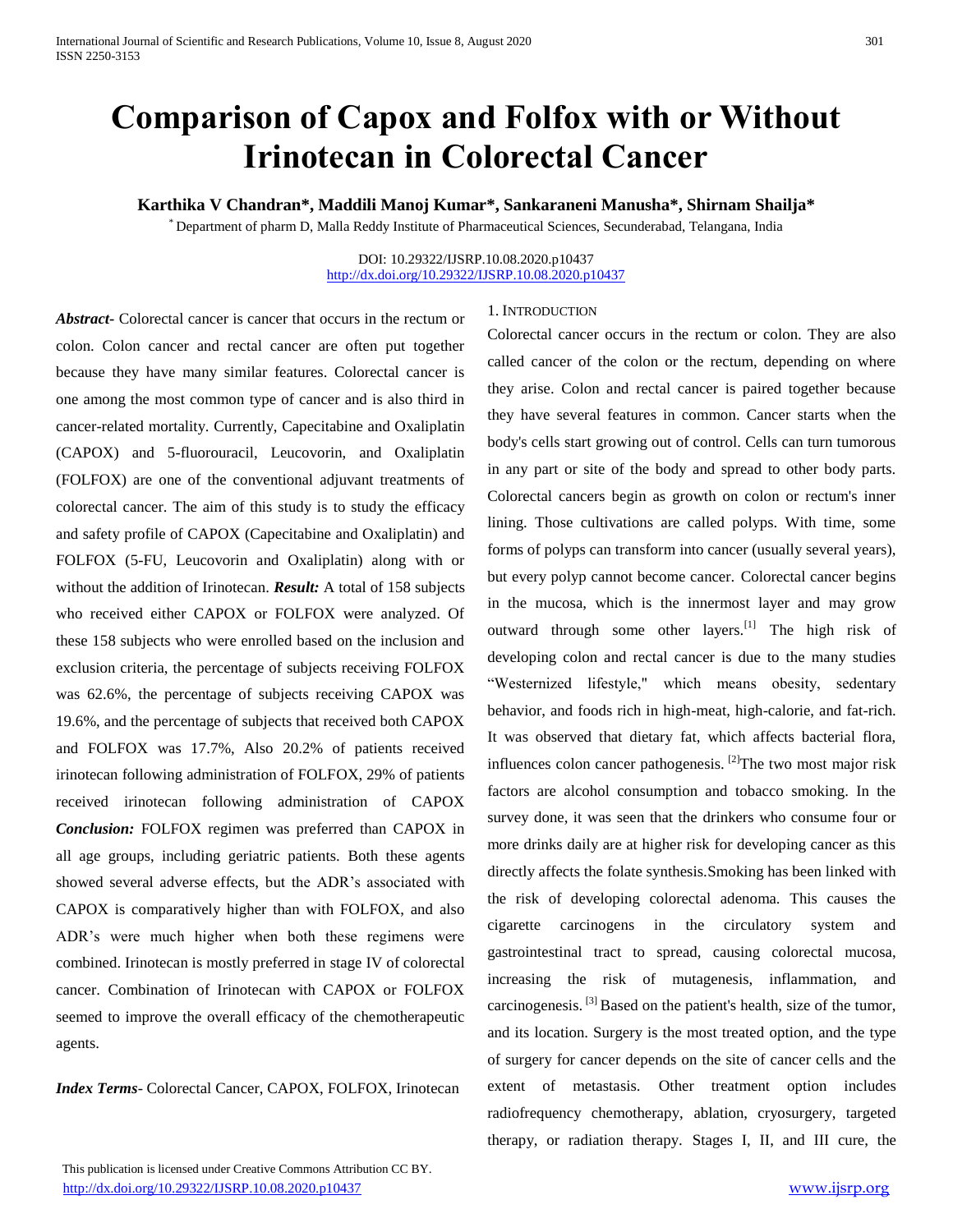intention is to eradicate the micro metastatic disease. Most stage IV disease is incurable; cancer growth is managed with palliative treatment, symptoms are decreased, quality of life improved, and survival increased. Systemic Chemotherapy palliates the symptoms and enhances the survival of unresectable disease patients. RT has the potential to control localized symptoms. Most mCRCs are incurable. Accepted initial chemotherapy regimens include oxaliplatin containing regimens (FOLFOX, CAPOX), irinotecan containing regimens (FOLFIRI), oxaliplatin, irinotecan, fluorouracil and leucovorin (FOLFOXIRI), infusion fluorouracil plus leucovorin, and capecitabine. However, randomized trials suggest that chemotherapy prolongs life and improves the quality of life. Once irinotecan is administered with fluorouracil plus leucovorin as the initial therapy, tumour response rates, time to progression, and OS increase. Early-onset diarrhoea and neutropenia are irinotecan dose-limiting toxicity. Combined with infusion fluorouracil plus leucovorin, oxaliplatin leads to higher response. Capecitabine monotherapy in patients who are unable to withstand IV chemotherapy is suitable for first-line treatment. It is required for oral administration, converted to fluorouracil in combination with oxaliplatin (CAPOX), and is a suitable replacement for infusion fluorouracil. <sup>[4]</sup>

## 2. LITERATURE REVIEW:

# • Degirmencioglu et al.  $(2019)$ <sup>[5]</sup>

Patients receiving CAPOX were considerably older than those receiving FOLFOX. In the FOLFOX arm, the rate of progression of disease, metastasis and mortality was significantly higher than that of CAPOX arm. The overall survival rate was not much different between the two regimens. For older patients, the CAPOX regimen is preferred, the risk of development of the disease, metastasis, and mortality in FOLFOX is higher than in CAPOX.

# • Jonathan et al.  $(2018)$ <sup>[6]</sup>

Both CAPOX and FOLFOX regimen are commonly used in the adjuvant therapy of colon and rectal cancer. Though their effects are assumed to be same they have not been compared directly. The study evaluated the toxicity profiles, survival, and RDI,

associated with FOLFOX and CAPOX regimens. FOLFOX showed increased neutropenia and mucositis, CAPOX showed increased dose-limiting toxicity (DLT), CAPOX was also associated with increased diarrhoea and hand-foot syndrome. CAPOX, however, showed enhanced disease-free survival which remained an essential factor in high-risk patients. Hence the study showed that despite higher toxicities and lower relative dose intensity, CAPOX is associated with higher disease-free survival rate.

# Sombrero et al.  $(2018)$ <sup>[7]</sup>

The findings relied on the treatment and frequency of adjuvants. For CAPOX, three months regimen were as good as six months; for FOLFOX, an additional gain was applied to 6 months. Contrary to expectations, the low-risk patients benefited more from the six months than the high-risk group. The regimen choice and length will depend on the characteristics of the patient and the potential risk of a more lengthy procedure.

Sánchez et al. (2018)<sup>[8]</sup>

Fluorouracil is still considered as one of the main drugs for metastatic colorectal cancer therapy; fluorouracil plus irinotecan (FOLFIRI), fluorouracil plus oxaliplatin known as FOLFOX regimen or fluorouracil plus Capecitabine known as CAPOX regimen are considered protocols for chemotherapeutical treatments producing outcomes that are similar. Another therapy involves these chemotherapy regimens in combination with novel molecular targeted drugs like bevacizumab, cetuximab or panitumumab. These chemotherapy regimens show significant survival benefits in some patients as either first- or second-line therapies—the factors affecting the decisions for a treatment option depending on the patient and toxicity of the drug.

Prachi et al.  $(2017)$ <sup>[2]</sup>

The geographic variation in colorectal cancer incidence is known, and the study also shows a considerable difference in demographic and histological characteristics. India's more youthful population structure could contribute to the high number of patients presented at a young age. Further research is required into the higher number of signet ring tumours as compared to those identified in the West. Clinicians should be prepared to appreciate the significance of comprehensive family history,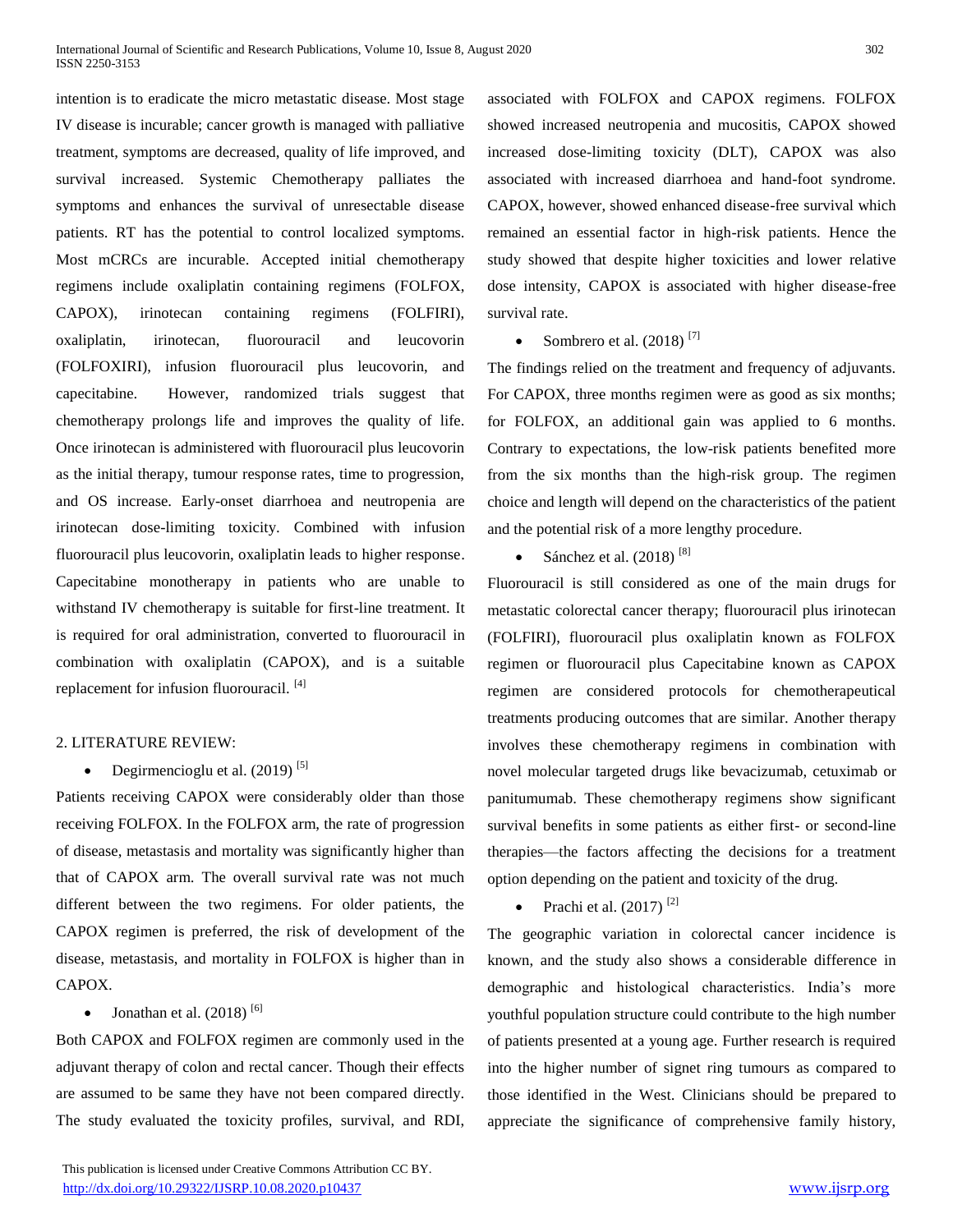considering the large number of young patients diagnosed with CRC. The management strategy will also include dietary evaluation and therapy since most CRC patients are malnourished.

Mamo et al. (2016)<sup>[9]</sup>

We present a real-life experience of patients being treated at two separate institutions with either mFOLFOX6 or CAPOX in the adjuvant environment, evaluating the dose strength and toxicity and their effect on patient outcomes. Our report shows that dose reductions in the CAPOX regimen do not appear to impact clinical outcomes in real-life practice.

• McLean et al.  $(2016)$ <sup>[10]</sup>

Currently, FOLFOX is considered the most common first-line agent and FOLFIRI the most common second-line and third-line agent for mCRC therapy. The study showed that bevacizumab is commonly used targeted therapy. Disease progression was the primary cause of Therapy discontinuation.

• Loree et al.  $(2014)$ <sup>[11]</sup>

Treatment for metastatic colon cancer uses either combination therapy or monotherapy with concurrent combination therapy. Therapy that patients undergo includes intravenous 5 fluorouracil (5-FU) therapy (FOLFOX) or Capecitabine administered orally with oxaliplatin (CAPOX). The study showed that Patients medicated with CAPOX had much lower doses of fluoropyrimidine and oxaliplatin compared with patients treated with FOLFOX who had higher-grade toxicity; however, the overall clinical outcomes did not worsen.

Alessandra P and Alberto F 2007)<sup>[12]</sup>

We may draw a number of conclusions based on the available data regarding second-line therapy for advanced CRC. Chemotherapy of the second-line active agent is superior to only the best supportive treatment. After a 5-FU failure, the intense regimens include FOLFOX, Irinotecan, FOLFIRI and IROX with FOLFIRI being superior to IROX. In general, FOLFOX is the best choice after first-line treatment based on irinotecan, and the FOLFOX plus bevacizumab combination seems to be superior to FOLFOX given alone. FOLFIRI and Irinotecan are the most suitable choices following a FOLFOX failure. Cetuximab plus irinotecan should be an effective regimen.

# **Objectives:** The main objectives of this study are

- To compare the efficacy of CAPOX & FOLFOX with or without irinotecan in colorectal cancer.
- To compare the safety of CAPOX & FOLFOX with or without irinotecan in colorectal cancer.
- To identify the efficacy and safety of different treatment regimens other than CAPOX & FOLFOX in colorectal cancer.

## **Inclusion criteria:**

- Patients with colon and rectal cancer.
- Patients of both gender.

3. MATERIALS AND METHOD:

Geriatric patients.

## **Exclusion criteria:**

- Incomplete medical records.
- Below 18 years of age
- Pregnancy

|                   | $CAPOX(n=3)$<br>1) | $FOLFOX(n=9)$<br>9) | <b>CAPOX &amp;</b><br>$FOLFOX(n=2)$<br>8) |
|-------------------|--------------------|---------------------|-------------------------------------------|
| <b>FEMAL</b><br>Е |                    | 25                  | 10                                        |
| <b>MALE</b>       | 23                 | 74                  | 18                                        |

Cancers other than colon and rectal cancer.

## **Study period:**

This study is proposed to be conducted for a period of six months.

## **Sample size:**

The sample size is expected to be around 150-200 patients

## 4. RESULT:

## 1. GENDER

In our prospective study, a total of 158 cases were collected in six months, of which 27% (43) were female patients, and 73% (115) were male.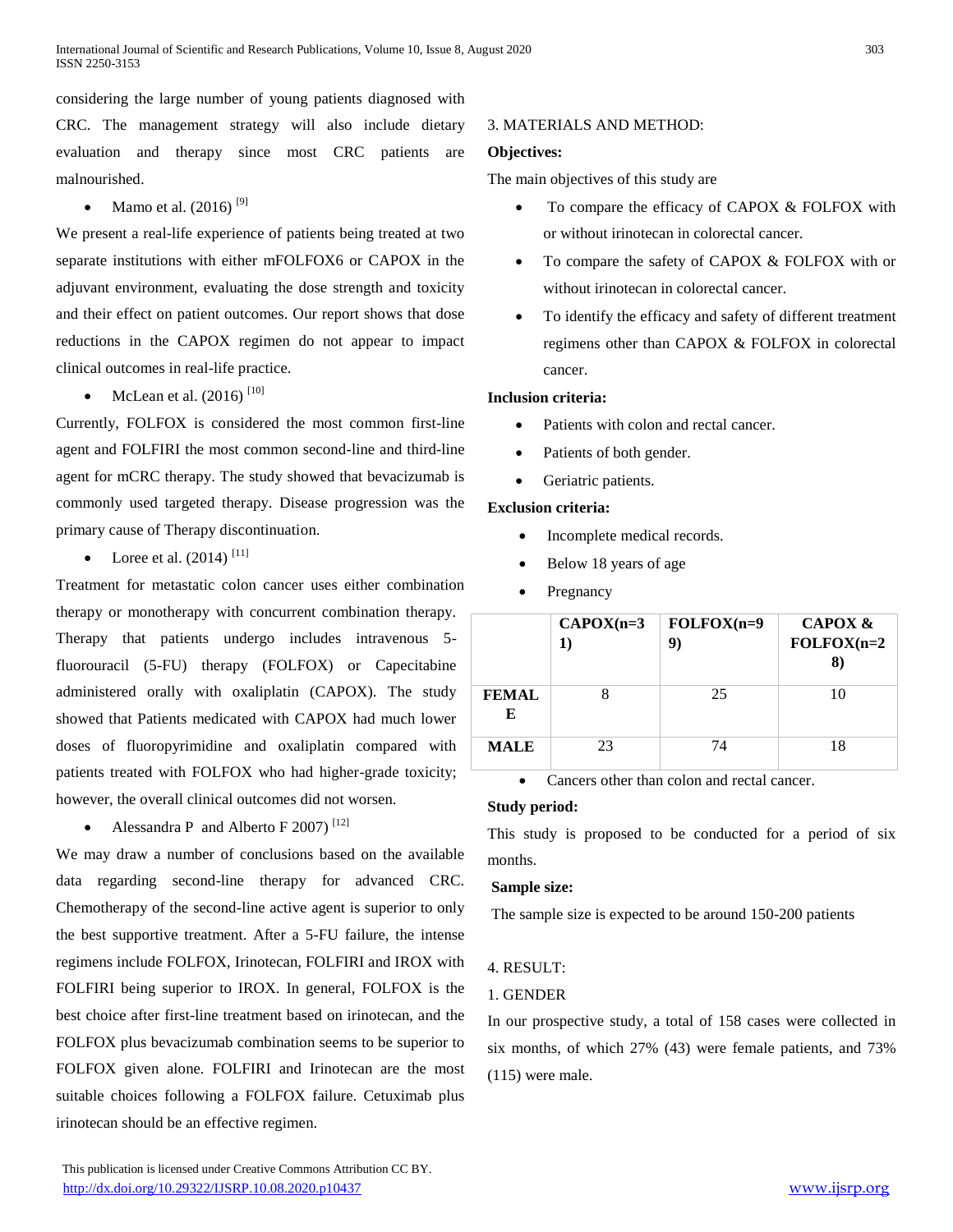| ADR                   | $CAPOX(n=31)$ | FOLFOX(n=99) | CAPOX &<br>FOLFOX(n=28) |
|-----------------------|---------------|--------------|-------------------------|
| Mouth<br>ulcer        | 14(45.16%)    | 24(24.24%)   | 13(46.42%)              |
| Hand foot<br>syndrome | 11(35.48%)    | 32(32.32%)   | 9(32.1%)                |
| Anemia                | 14(45.16%)    | 50(50.50%)   | 12(42.85%)              |

# 2. AGE – WISE DISTRIBUTION:

Of the 158 patients that received treatment with CAPOX or FOLFOX, recording the age-wise distribution of subjects with a class size of 10 years, it was seen that majority of subjects belonged to the age group of 51-60, the mean age at the time of diagnosis was 55 years (range 25-78). In the CAPOX arm, the mean age was 55.1 years. In the FOLFOX arm, it was 53 years, and the Mean age for patients receiving both CAPOX and FOLFOX was 62 years.

# 3. STAGES OF COLORECTAL CANCER:

In this study, patients with stage –II, III, and IV colorectal cancer were only included. Of the 158 patients present at the time of our study, 34.2% had stage II colorectal cancer, 40.5% were in stage III colorectal cancer, and 25.3% in stage IV colorectal cancer. It was seen that in stage II and III, FOLFOX arm was more commonly preferred than CAPOX arm and in stage IV most of the patients received a combination of both CAPOX & FOLFOX.

## 4. TYPES OF COLORECTAL CANCER:

Of the 158 patients receiving treatment with CAPOX or FOLFOX, 36.7% were diagnosed with colon cancer, 22% were diagnosed with rectal cancer. 14% were diagnosed with rectosigmoid cancer, 3% were diagnosed with anorectal cancer, 24% of patients showed lung, liver, and bone metastasis.

# 5. ADVERSE EFFECTS:

Adverse effects like vomiting, pain, fatigue, Insomnia were commonly found in both CAPOX and FOLFOX arm. Other Adverse effects that were also seen in patients include mouth ulcers, hand-foot syndrome, and anaemia. Mouth ulcers were seen more in people taking a combination of CAPOX and FOLFOX and were also commonly found in patients who were administering only CAPOX. Hand-foot syndrome was mostly

 This publication is licensed under Creative Commons Attribution CC BY. <http://dx.doi.org/10.29322/IJSRP.10.08.2020.p10437> [www.ijsrp.org](http://ijsrp.org/)

seen in CAPOX arm than in FOLFOX arm. On the other hand, anaemia was seen mostly in the FOLFOX arm compared to that of CAPOX arm.

#### 6. EXISTING COMORBID CONDITIONS:

Any comorbid conditions present among the 158 patients were recorded and analysed. Most common comorbid conditions present among patients at the time of our study include inflammatory bowel disease, hypertension, diabetes, and coronary artery disease. Other existing conditions that were found were thyroid and asthma.

## 7. HISTOPATHOLOGICAL CHARACTERISTICS

Differentiation gives details of how little or how much tissue of a tumour looks like a normal cell. Well-differentiated cancer cells appear more closely like normal cells, and poorly differentiated cancer cells are likely to multiply. From the table, we can see that of the 158 cases collected, 41% of them had well-differentiated tumour cells, 43% were moderately differentiated, and 16% were poorly differentiated.

#### 8. METASTASIS:

We found in our study that colon or rectal cancer mostly metastasizes to the lungs and liver. Of the 158 cases that were collected, 24 % showed metastasis to other regions of the body. Most of the patients diagnosed with metastatic colorectal cancer were given a combination of CAPOX and FOLFOX.

#### 9. CAPIRI AND FOLFIRI:



In our study, 20.2% of patients received irinotecan following administration of FOLFOX, 29% of patients received irinotecan as following administration of CAPOX, and 64.2% of patients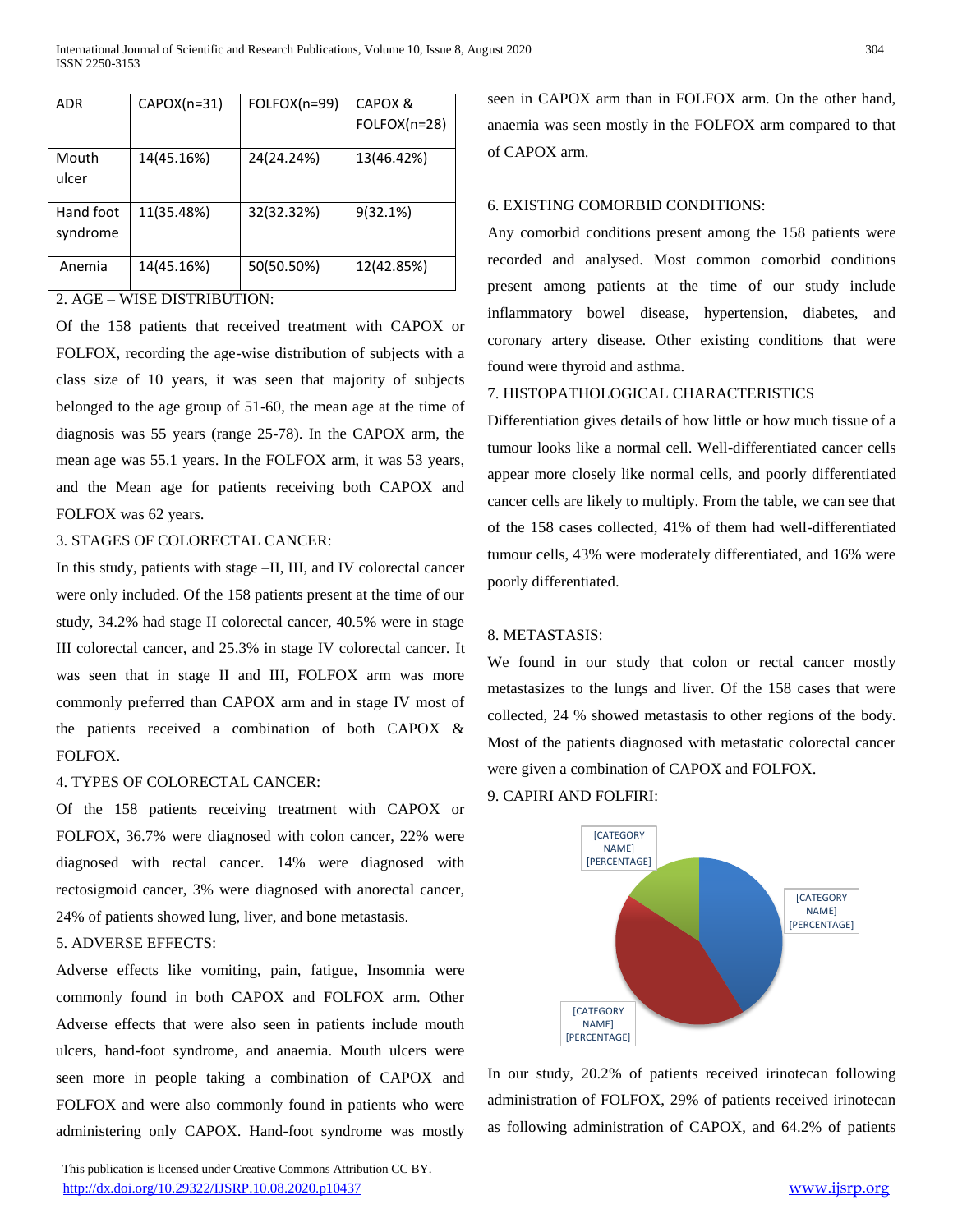received irinotecan following administration of both CAPOX and FOLFOX.

#### 10. TREATMENT DURATION:

The table shows the treatment duration of CAPOX and FOLFOX during our study; the average number of completed CAPOX cycles was eight; the average number of completed FOLFOX cycles was ten. Of patients receiving CAPOX, 44 per cent did not complete the standard eight cycles; of patients receiving FOLFOX, 70 per cent did not complete the standard twelve cycles.

## 5. DISCUSSION:

For our study, patient data were collected from the initial diagnosis to the chart review time. These data include medical history, disease stage, and tumour pathology at the time of diagnosis, chemotherapeutic regimens, duration of therapy, and type of surgery.

The study aims to assess the safety and efficacy profile of CAPOX- Capecitabine and Oxaliplatin, and FOLFOX-5 fluorouracil, Leucovorin, and Oxaliplatin, along with Irinotecan as adjuvant treatment in patients with colorectal cancer.

In our prospective study we observed that out of 158 patients that were diagnosed with colorectal cancer, 62.6% received FOLFOX  $(n=99)$ , 19.6% received CAPOX  $(n=31)$  and 17.7% received both CAPOX & FOLFOX (n=28).

Of the 158 patients diagnosed with colorectal cancer, 115(73%) were male, and 43(27%) were female. FOLFOX is more commonly given than CAPOX in both male and female patients. Of the 158 patients that received treatment with CAPOX or FOLFOX, the mean age at the time of diagnosis was 55 years (range 25-78). In the CAPOX arm, the mean age was 55.1 years; in the FOLFOX arm, it was 53 years, and the Mean age for patients receiving both CAPOX and FOLFOX was 62 years. Degirmencioglu et al.  $\left[5\right]$  conducted a study that showed that Patients who received CAPOX were older than those who were administered FOLFOX; however, in our study, we found that in most of the older patients a combination of both CAPOX and FOLFOX were received. (p=0.005)

We excluded patients with stage 0 and stage I colorectal cancer for our study because CAPOX and FOLFOX are not commonly preferred in the early stages of colorectal cancer; hence we only included patients with stage –II, III and IV colorectal cancer. Of the 158 patients present at the time of our study, 34.2% had stage II colorectal cancer, 40.5% were in stage III colorectal cancer, and 25.3% in stage IV colorectal cancer. We found that in stage II and III, FOLFOX arm was more commonly preferred than CAPOX arm, and most of the patients with stage IV of colorectal cancer received a combination of both CAPOX & FOLFOX.

Adverse events profile of FOLFOX and CAPOX regimens varies greatly among previous studies; Mamo et al. <sup>[9]</sup> reported that nausea and diarrhoea were more common in FOLFOX arm than in CAPOX arm. Loree et al. [11] found that diarrhoea and handfoot syndrome were more frequent in CAPOX, Degirmencioglu et al. <sup>[5]</sup> found that hand-foot syndrome is more common in CAPOX arm than in FOLFOX arm. Nausea and diarrhoea were common in both arms. In our study, mouth ulcer and hand-foot syndrome were more common in CAPOX arm than in FOLFOX arm, Anaemia was more common in FOLFOX arm than in CAPOX arm, and other adverse effects like nausea, vomiting, fatigue, were common in both arms.

Degirmencioglu et al.  $\left[5\right]$  conducted a study that showed that CAPOX regimen was more commonly used among older patients because of existing comorbidities. In our study, we found no correlation between the treatment regimen and the existing comorbidities.

According to the study done by Degirmencioglu et al.  $[5]$ Development of metastasis is significantly higher in FOLFOX arm than in CAPOX arm. Our study found that the Development of metastasis is considerably higher in FOLFOX than in CAPOX.

# NUMBER OF CYCLES:

| FOLFOX $(n=99)$   | $CAPOX$ (n=31)      |  |
|-------------------|---------------------|--|
| $MEAN = 9.92$     | $MEAN = 7.19$       |  |
| <b>MEDIAN=10</b>  | $MEDIAN=8$          |  |
| % of cycles not   | % of cycles         |  |
| completed= $70.7$ | not completed=43.75 |  |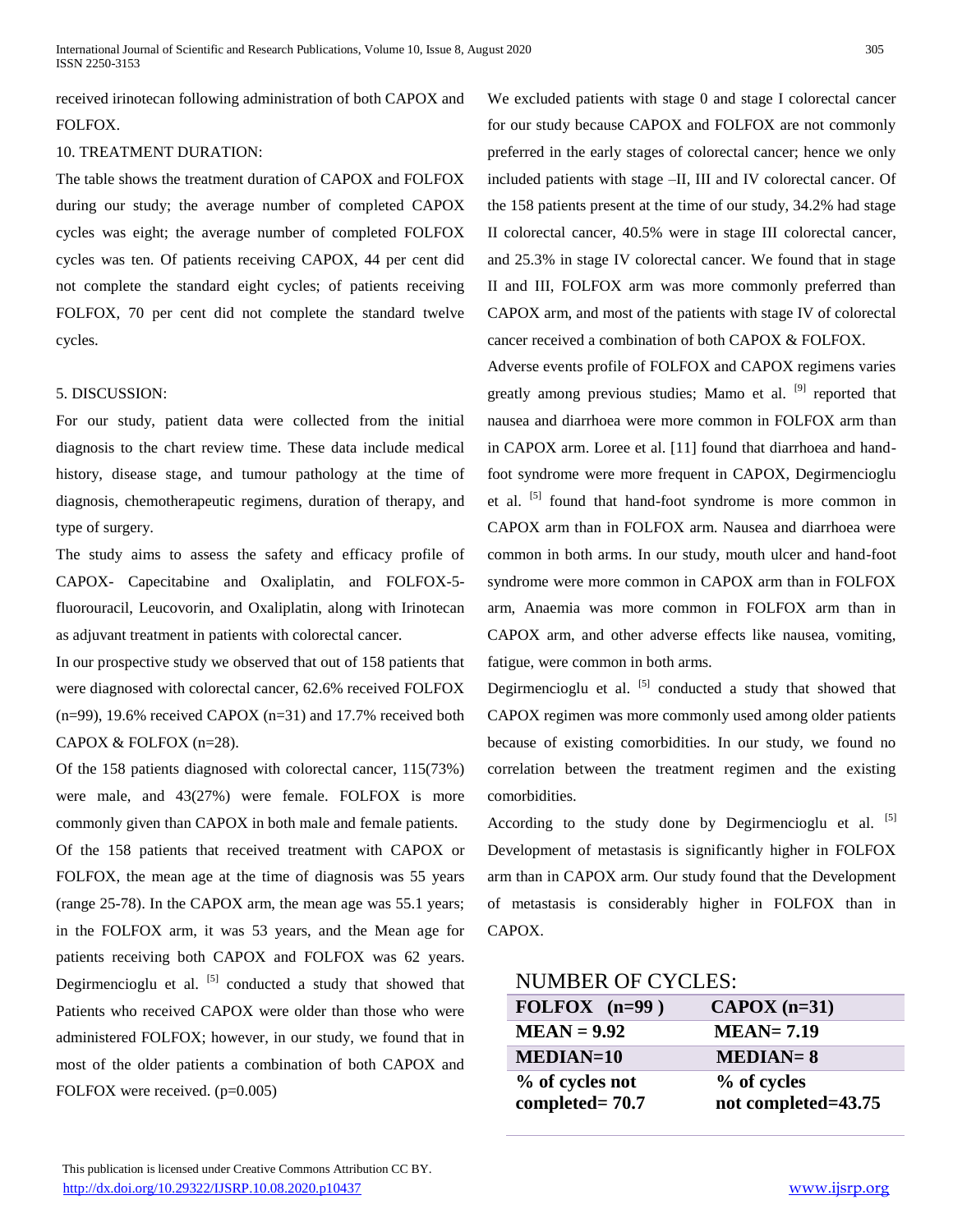The average number of cycles completed in CAPOX arm was 8 (range: 1–10 cycles) the average number of cycles completed for FOLFOX was 10 (range: 1–18 cycle). Among patients that received CAPOX, 43% did not finish the standard eight cycles; of patients receiving FOLFOX, 70.7% did not finish the standard 12 cycles at the time of our study. This result could be inconclusive because of the shorter duration of our study.

In the study performed by Guglielmi A et al.  $[12]$  found that Following FOLFOX failure, Irinotecan, and FOLFIRI are at present the most suitable option. In the study by Grothey et al. showed that administration of Irinotecan, along with FU-LV based therapy and oxaliplatin-based therapy, significantly improved the overall survival rate of the patient. In our study, we found that administering Irinotecan after administration of FOLFOX was 20.2%, administering Irinotecan after administration of CAPOX was 29 %, and administering Irinotecan to patients who received both CAPOX and FOLFOX was 64.2%.

The duration of our study is six months; at that time of our study, more than 98% of patients treated with either CAPOX or FOLFOX were still alive.

Limitations of the present study include its prospective nature, short duration, and the low rate of expected events

#### 6. CONCLUSION:

In this study, the main aim is to evaluate the efficacy and safety profile of CAPOX (Capecitabine and Oxaliplatin) and FOLFOX (5-Fluorouracil, Leucovorin and Oxaliplatin) with or without the addition of Irinotecan in the adjuvant settings in patients with colorectal cancer. In this study, patient data, including initial diagnosis, medical history, disease state, tumour pathology, chemotherapeutic regimens, type of surgery, and duration of therapy, was collected.

Both CAPOX and FOLFOX regimens were compared, and it has been identified that FOLFOX regimen was preferred than CAPOX in all the age groups, including geriatric patients older than 60.

When it comes to the safety of these chemotherapeutic agents, both CAPOX and FOLFOX showed several adverse effects, but

 This publication is licensed under Creative Commons Attribution CC BY. <http://dx.doi.org/10.29322/IJSRP.10.08.2020.p10437> [www.ijsrp.org](http://ijsrp.org/)

the ADR's associated with CAPOX is comparatively higher than with FOLFOX, and also ADR's were much higher when both these regimens were combined.

In most of the cases of high-risk colorectal cancer or stage IV colorectal cancer, this study has identified that a combination of CAPOX and FOLFOX was preferred rather than CAPOX or FOLFOX alone.

Irinotecan is mostly preferred in stage IV of colorectal cancer and administered in most cases in combination with FOLFOX and CAPOX. Combination of Irinotecan with CAPOX or FOLFOX seemed to improve the overall efficacy of the chemotherapeutic agents.

The efficacy of these regimens in this study could not be established due to short study duration, the reason being, efficacy for this study was based on two criteria, i.e. rate of metastasis and death, both of these criteria were inconclusive because the time duration was only six months. During this period, both CAPOX and FOLFOX were equally preferred.

#### 7. ACKNOWLEDGMENT

We are thankful to Malla Reddy Institute of Medical Sciences and to Omega super specialty hospital.

## 8. REFERENCES

1. Cancer.org [internet]. Georgia, Atlanta: American cancer society, Inc.2020. Available from:

https://www.cancer.org/cancer/colon-rectal-cancer.html

2.Patil PS, Saklani A, Gambhire P, Mehta S, Engineer R, De'Souza A, Chopra S, Bal M. Colorectal cancer in India: an audit from a tertiary center in a low prevalence area. Indian journal of surgical oncology. 2017 Dec 1;8(4):484-90.

3. Boyle P, Leon ME. Epidemiology of colorectal cancer. British medical bulletin. 2002 Dec 1;64(1):1-25.

4. DiPiro BG, DiPiro TL. Pharmacotherapy Handbook Ninth Edition, Barbara G. Wells, PharmD, FASHP, FCCP, 2015 by McGraw-Hill Education. McGraw-Hill Education; 2015.

5. Degirmencioglu S, Tanrıverdi O, Demiray AG, Senol H, Dogu GG, Yaren A. Retrospective comparison of efficacy and safety of CAPOX and FOLFOX regimens as adjuvant treatment in